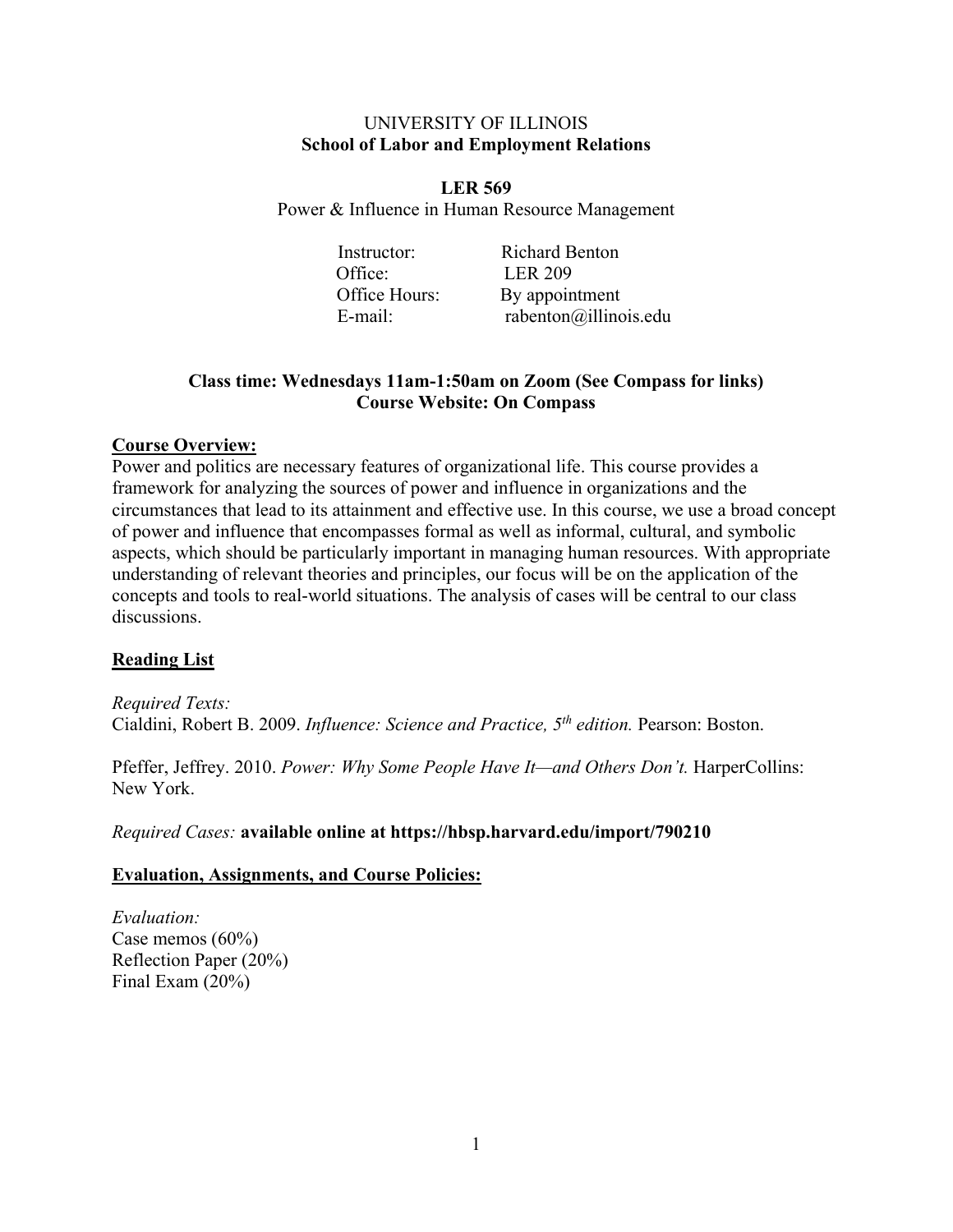## *Case Memos:*

You are required to submit a **2-page**, double-spaced memo at each class that has a case reading assignment. You are required to submit all six case response memos**.** Use 12-point font size, with at least 1 inch margins all around. Do not add a cover page. You will submit the case memos via the online submission system on the course compass page. Memos are due prior to the start of class. Submission by email is not allowed except for unexpected, extraordinary circumstances. In your memo you should answer the assigned questions, in detail, that are listed below in the course schedule.

## *Reflection Paper:*

You are to write a paper that describes and analyzes a compelling example of the use of power and influence principles we discuss in this course. This example can be based on either your own personal experiences, incidents you have witnessed, or events that have happened to people you know very well. Regardless of the source, the events you choose must be based on fact and firsthand knowledge. Describe the event, and drawing on concepts covered in the course, explain and interpret how power and influence were involved. Discuss whether the event was avoidable or should have been handled differently. The paper will be no longer than **4 pages**, double-spaced, with 12-point font size and at least 1 inch margins all around. Do not add a cover page. More detailed guidelines will be announced later. The paper is due on **March 10**. It will be worth 20 percent of the total grade.

## *Final Exam:*

There will be one final exam worth 20 percent of the total grade. The final covers all material from class and will be essay format. The final will be administered on the course compass webpage.

# **Academic Integrity:**

The academic standards of the University protect the quality of education and research at this institute. These standards of conduct are detailed in the Code on Campus Affairs.

As a student, you should avoid obtaining (1) answers for any assigned work or examination from any unauthorized source; (2) working with another person or persons on any assignment or examination when not specifically permitted by the instructor; and (3) observing the work of other students during any examination. You should also avoid providing answers for any assigned work or examination when not specifically authorized to do so, as well as informing any person or persons of the contents of any examination prior to the time the examination is given.

The Code of Campus Affairs also discusses plagiarism. A student should neither fail to credit sources used in a work product in any attempt to pass off the work as one's own, nor attempt to receive credit for work performed by another, including papers obtained in whole or in part from individuals or other sources. Any problems of academic integrity on an individual assignment will result in a student receiving a failing grade for the whole course. Conduct yourself in such a manner, at all times, to avoid any suspicion of wrongdoing. Avoid helping anyone else break the rules. Enrollment in this course indicates you have read and accepted the terms of this course outline.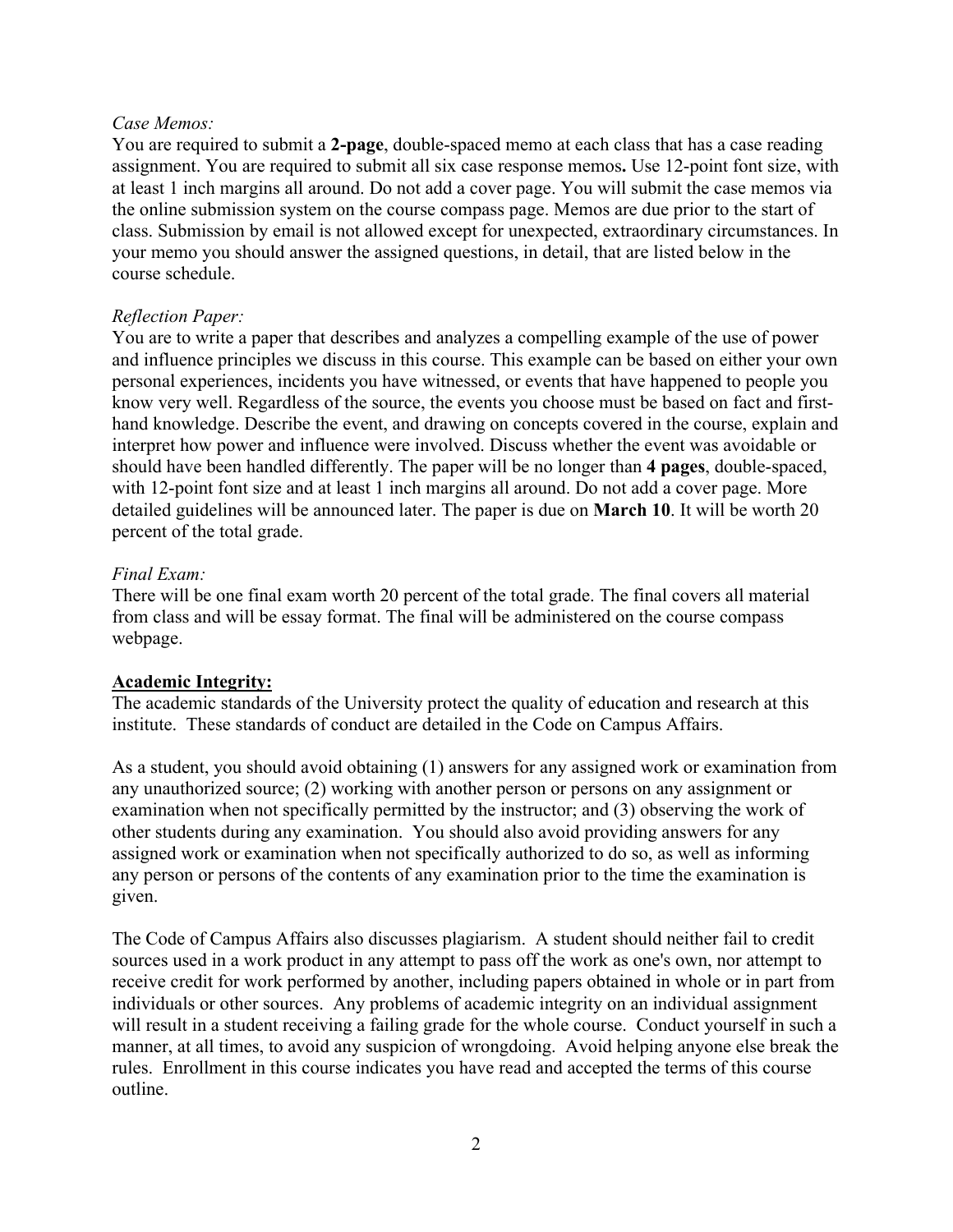#### **Course Schedule Week 1:**

[January 27]

Topics:

Introduction. Formal Authority and Beyond Required Reading: Pfeffer, "Introduction" Pfeffer, Chapter 1 "It Takes More Than Performance"

Cialdini, Chapter 1 "Weapons of Influence"

## **Week 2:**

[February 3]

Topics:

Principles of Influence: Reciprocation and Commitment

Required Reading:

Cialdini, Chapter 2 "Reciprocation"

Cialdini, Chapter 3 "Commitment and Consistency"

Case Study:

Case: "The Roller Coaster Ride: The Resignation of a Star." Harvard Business School case #9-405-031.

Question: What should Stephen Conner do next? What should Peter Thompson do next? Develop an action plan for each. Be as specific as possible using concrete information found in the case.

## **Week 3:**

[February 10] Topics: Principles of Influence: Social Proof

Required Reading:

Cialdini, Chapter 4 "Social Proof"

Listen to the Hidden Brain podcast "Snooki and the Handbag"

Case Study:

Case: "Henry Tam and the MGI Team." Harvard Business School case #9-404-068. Question 1. What were the root cause of the MGI team's process problems? Avoid simply summarizing the facts in the case. Instead, provide a cause-and-effect analysis based on sound logic.

Question 2. At the end of the case, what actions could Henry have taken to increase the team's effectiveness? Be as specific as possible using concrete information found in the case.

# **Week 4:**

[February 17] NO CLASS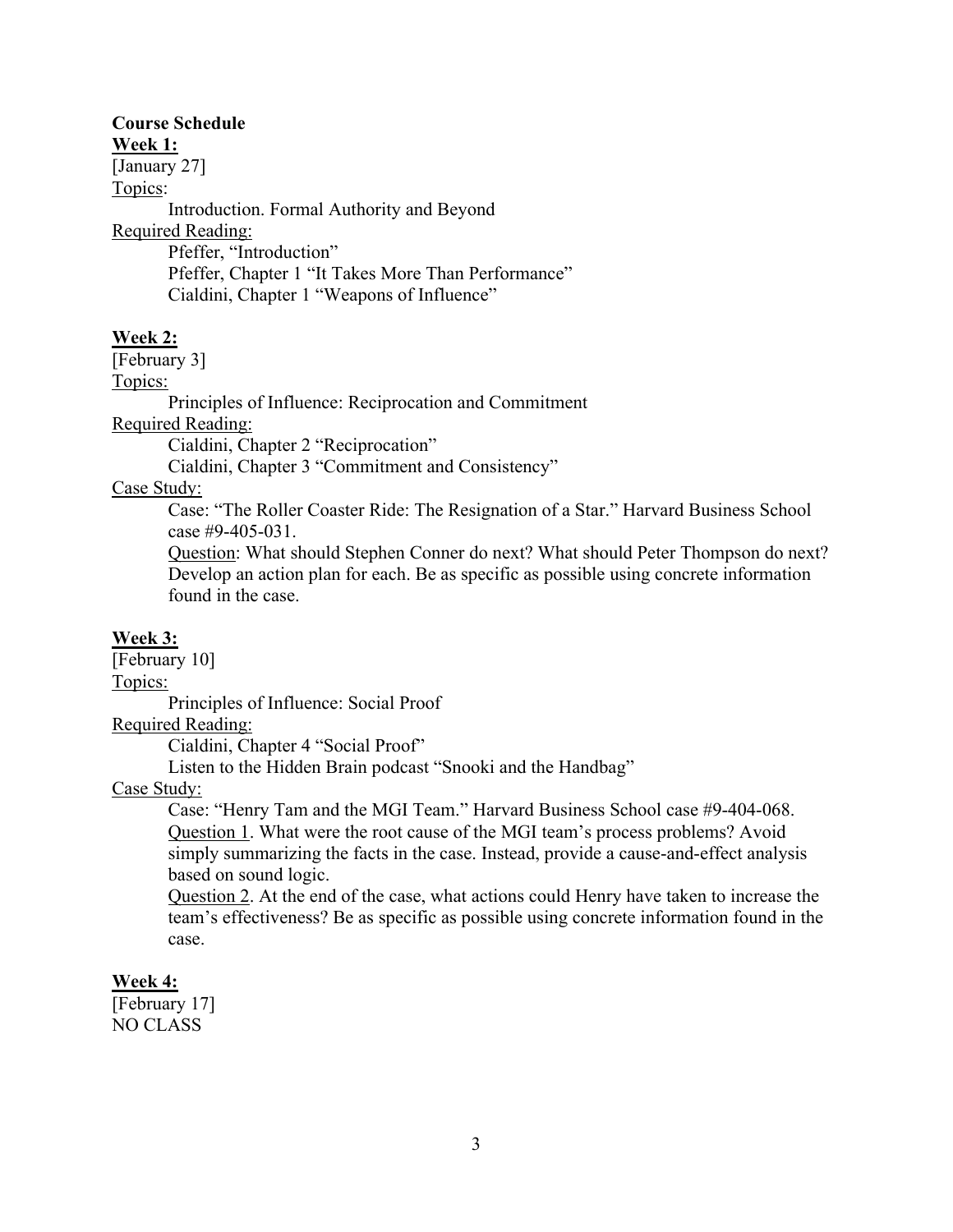### **Week 5:**

[February 24]

Topics:

Principles of Influence: Liking

Required Reading:

Cialdini, Chapter 5 "Liking"

Case Study:

Case: "Thomas Green: Power, Office Politics, and a Career in Crisis." Harvard Business School case #2095.

Question 1. What are the possible underlying agendas of (a) Davis and (b) McDonald? Question 2. What actions, if any, would you take if you were Thomas Green? Be as specific as possible using concrete information found in the case.

## **Week 6:**

[March 3]

Topics:

Sources of Power: Positions & Resources

Required Reading:

Pfeffer, Chapter 3 "Choosing Where to Start"

Pfeffer, Chapter 5 "Making Something out of Nothing: Creating Resources"

## Case Study 1:

Case: "Zia Yusuf at SAP: Having Impact." Stanford Graduate School of Business case OB-73. **[HBS website]**

Question 1. How was Yusuf able to overcome any career stigma or setback from his first position in a unit, SAPMarkets, that was a failure?

Question 2. What qualities have helped Yusuf be so successful at SAP? Do you think these personal qualities would be as helpful anywhere, or are there particular features of the SAP environment and culture that make them particularly relevant?

## **Week 7: Reflection essay Due**

[March 10]

Topics:

Sources of Power: Reputation

Required Reading:

Pfeffer, Chapter 8 "Building Reputation: Perception Is Reality"

Pfeffer, Chapter 10 "The Price of Power"

Case Study:

Case: "All Is Fair in Love and Twitter," *New York Times*, October 13, 2013. **[Compass, not on HBS]**

Question 1. How and why was Dorsey forced out in 2008?

Question 2. How was Dorsey able to return to Twitter in 2011 and wrest control of the company from Williams, a co-founder and CEO?